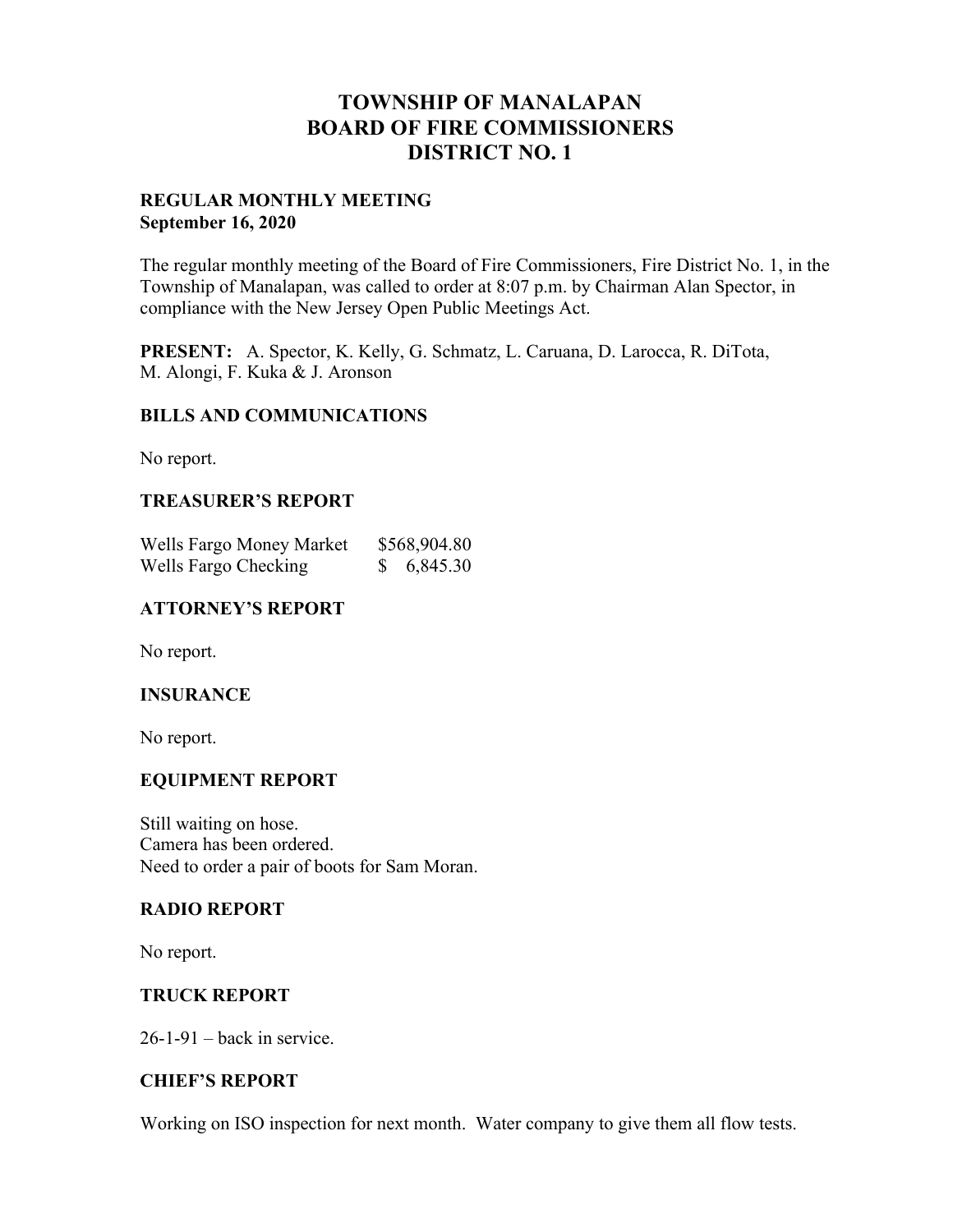## **MEMBERSHIP REPORT**

No report.

## **ASSOCIATION REPORT**

Internet was upgraded. Requesting a larger tv for out back for training.

## **TRUSTEES' REPORT**

No report.

## **OLD BUSINESS**

See attached.

#### **NEW BUSINESS**

Commissioner LaRocca made a motion to pay all vouchers; this was seconded by Commissioner Kelly. All voted aye.

Commissioner LaRocca made a motion not to exceed \$2,000 to purchase a television for training; this was seconded by Commissioner Kelly. All voted aye.

Commissioner LaRocca made a motion for \$375 to purchase a pair of boots for Sam Moran; this was seconded by Commissioner Kelly. All voted aye.

Commissioner LaRocca made a motion not to exceed a \$15,000 budget for the radio shack renovations; this was seconded by Commissioner Kelly. All voted aye.

Commissioner LaRocca made a motion not to exceed \$2,100 to purchase 3 streamlights; this was seconded by Commissioner Kelly. All voted aye.

Meeting opened to the public at 8:45 p.m.

A motion was made by Commissioner Spector to adjourn; it was seconded by Commissioner Kelly and all voted aye.

Meeting adjourned at 8:46 p.m.

 Respectfully submitted, Kenneth Kelly, Clerk